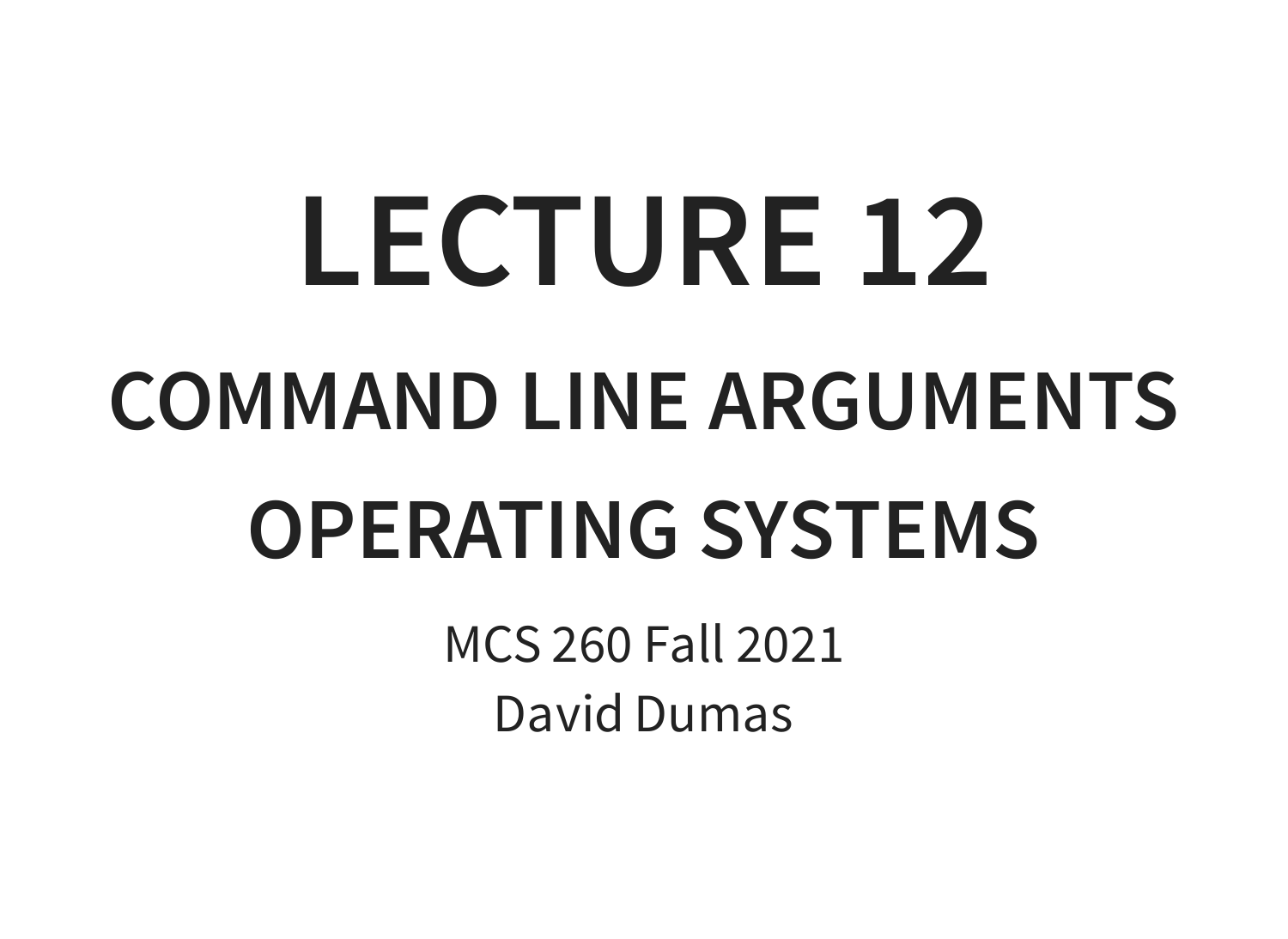### **REMINDERS**

- Worksheet 5 will be posted this afternoon
- Project 2 description coming soon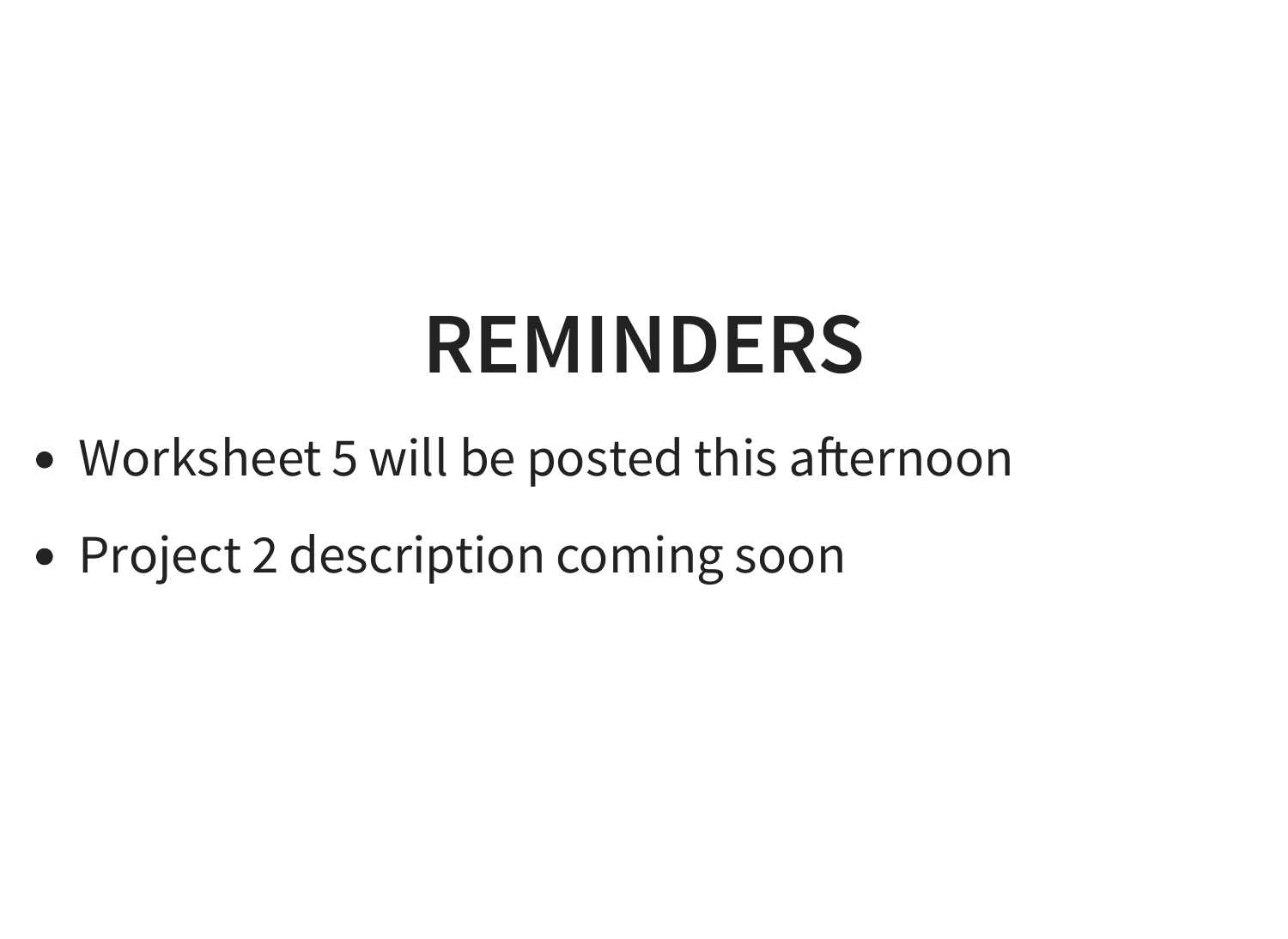### **DOCSTRINGS**

- A Python function or file can begin with a string literal, a **docstring**, to document its purpose.
- help(function\_name) retrieves docstrings.
- Any other explanatory text should be a comment.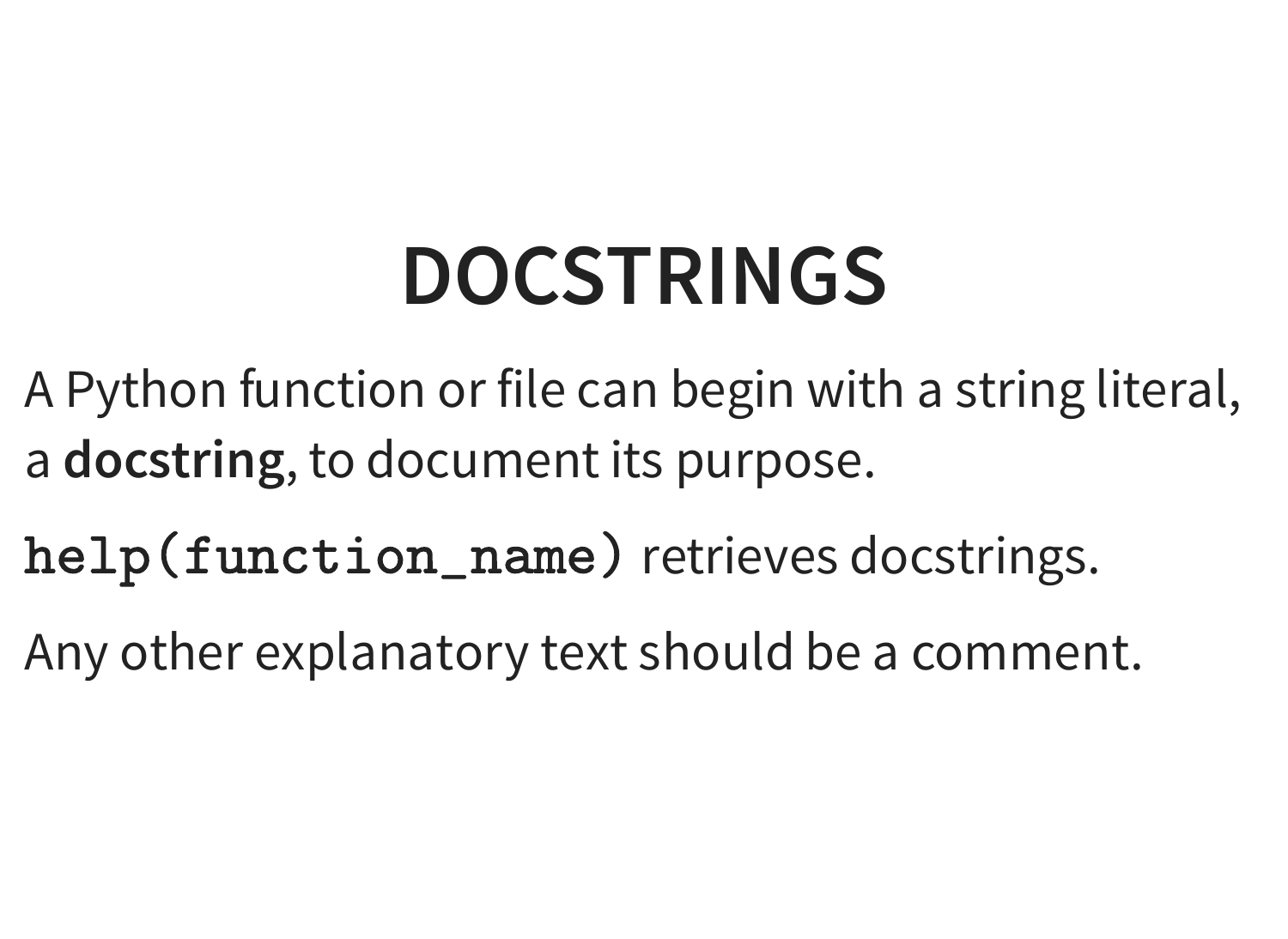#### A function with a docstring:

```
def f(x):
    "Return the square of `x`"
    return x*x
```
#### Getting help for that function:

```
\gg help(f)
Help on function f in module main :
f(x)Return the square of `x`
\gg
```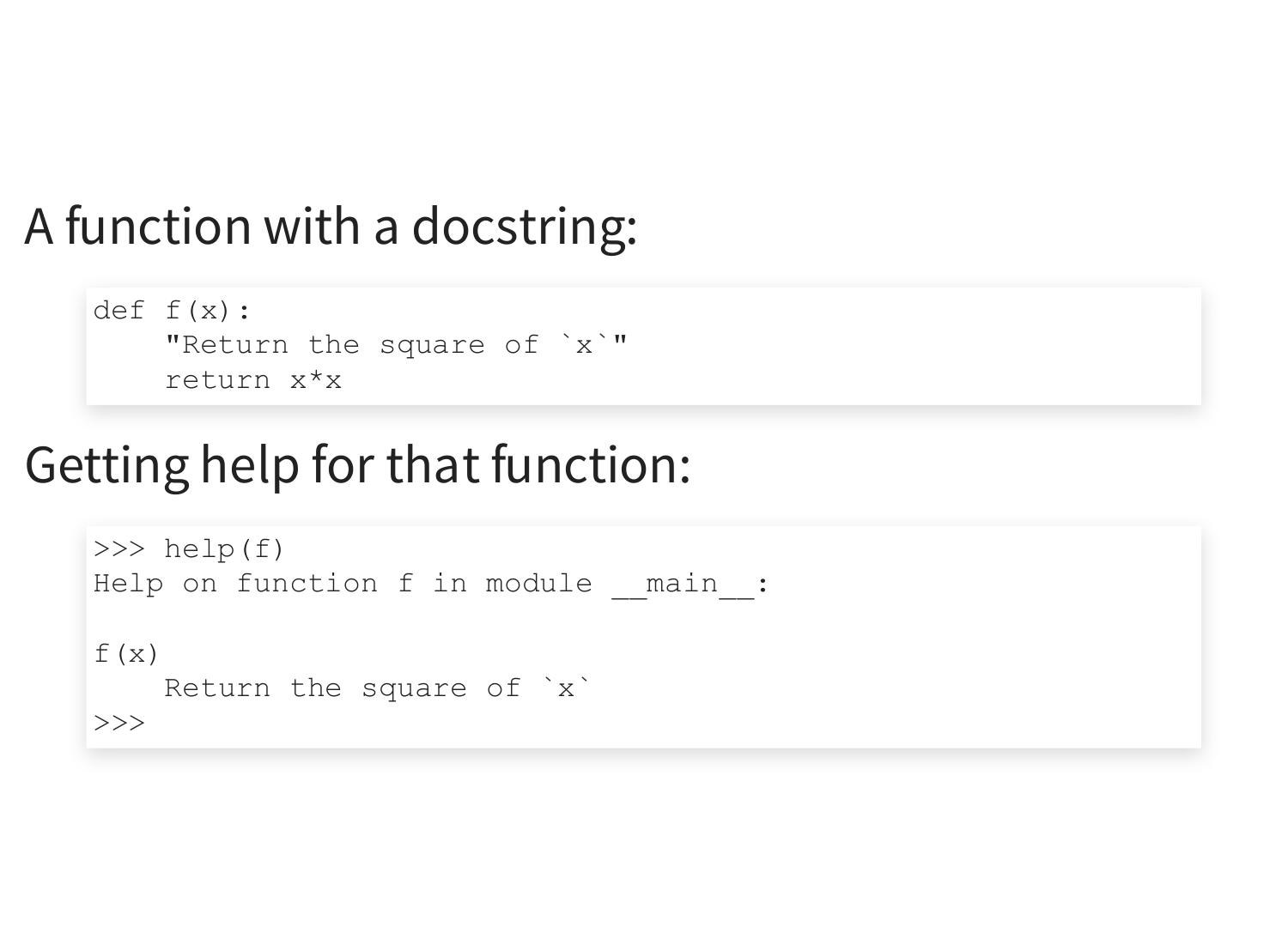### **EXPLANATORY TEXT**

Is it the **first statement in a file**, or the **first statement in the body of a function**?

- Yes  $\rightarrow$  Use a string literal, so it becomes a docstring
- No  $\rightarrow$  Use a comment (#)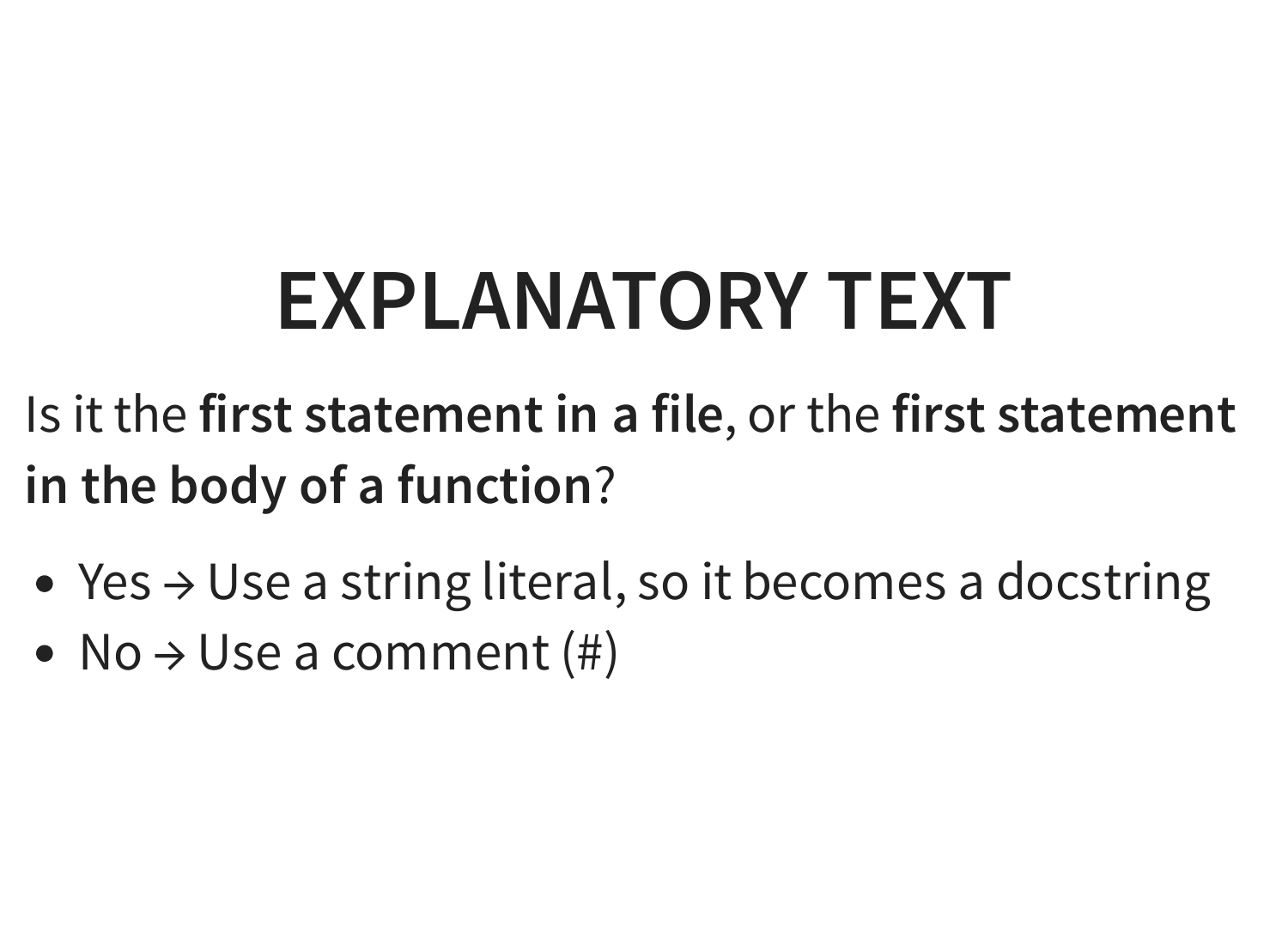### **COMMAND LINE ARGUMENTS**

Taking a break from Python, let's talk about the shell.

When you run a command in the shell, it may accept some strings as arguments, e.g.

PS C:\Users\ddumas> cd Desktop PS C:\Users\ddumas\Desktop>

Here cd is the command name, and the string Desktop is the first (and only) command line **argument** (often called an **arg**).

Command line arguments are separated by spaces.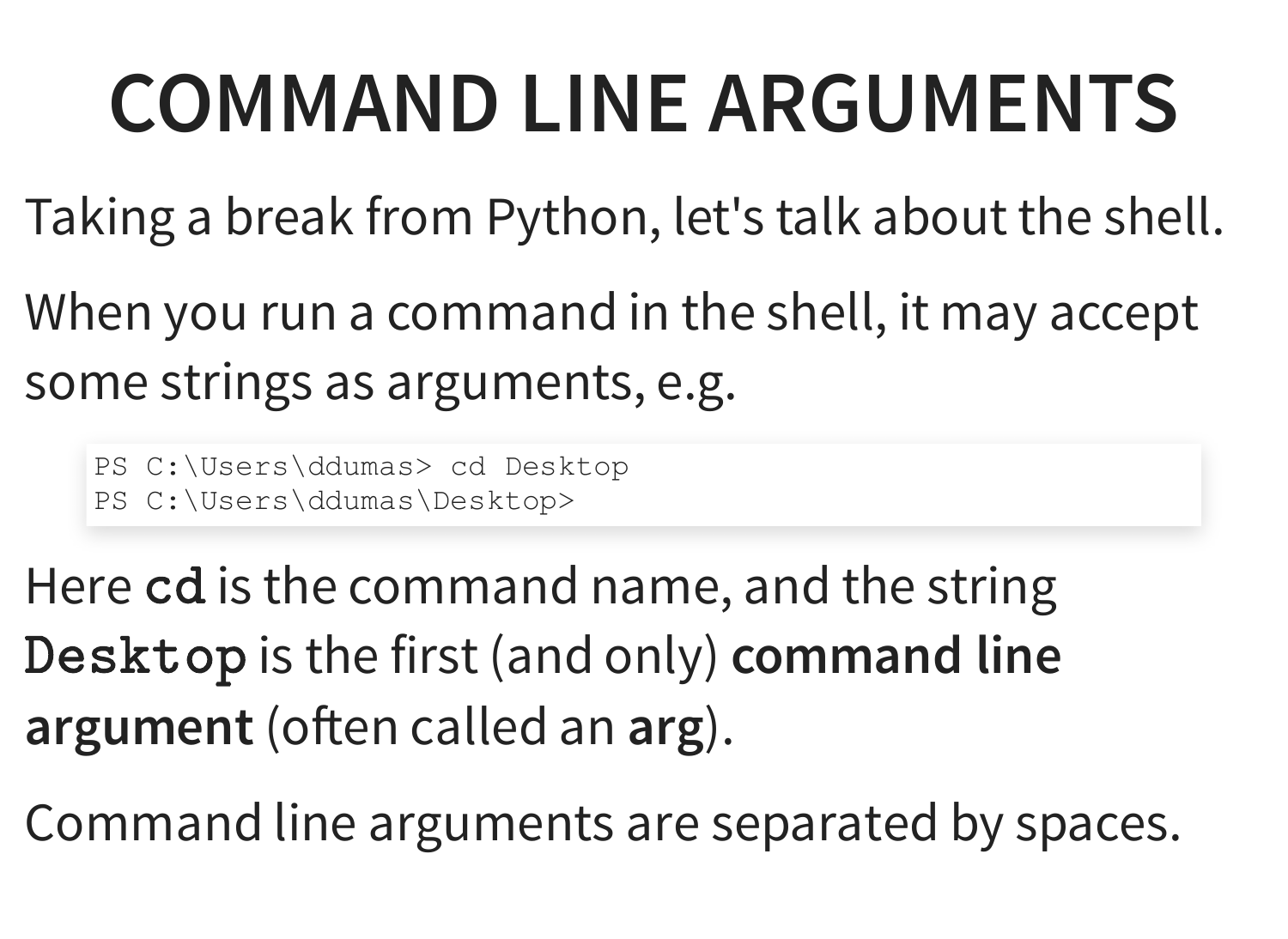A Python program can access the command line arguments provided when it was run. For example, if a script is run with the command

python example.py now is the winter of our discontent

Then we can access each string after "python". This is useful so that a program can accept input from the command that runs it, rather than reading it from the keyboard.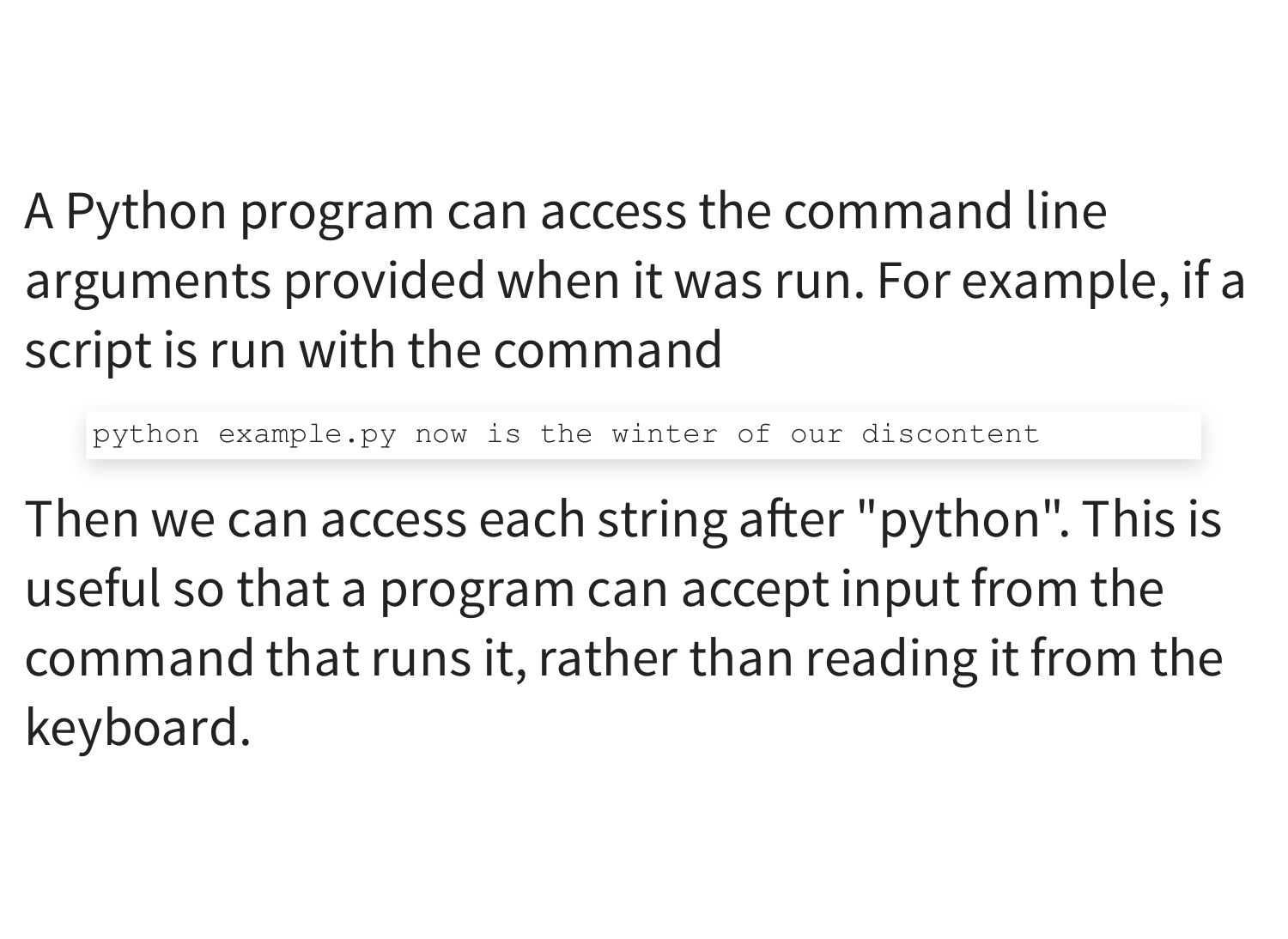#### To access command line args, we first import the sys module:

import sys

Now we have access to the list sys. argv. At index 0 it contains the name of our script (as given to the interpreter). At index 1 is the first argument after the script name, etc..

In the previous example, sys. argv would have value:

```
['example.py', 'now', 'is', 'the',
 'winter', 'of', 'our', 'discontent']
```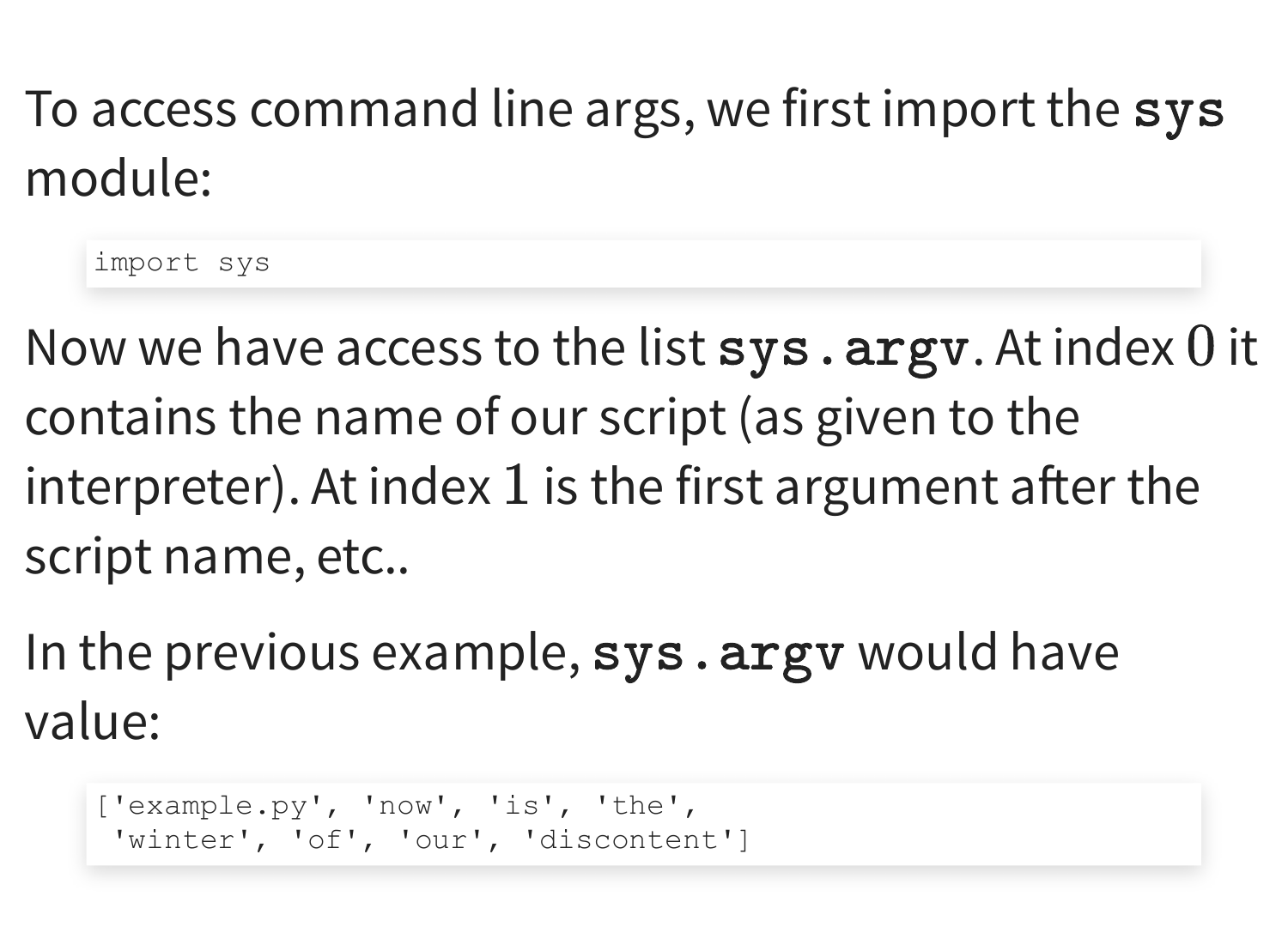### **EXAMPLE**

Let's write a program that repeats a message several times. It should take two command-line arguments:

- Argument 1: Number of times
- Argument 2: Message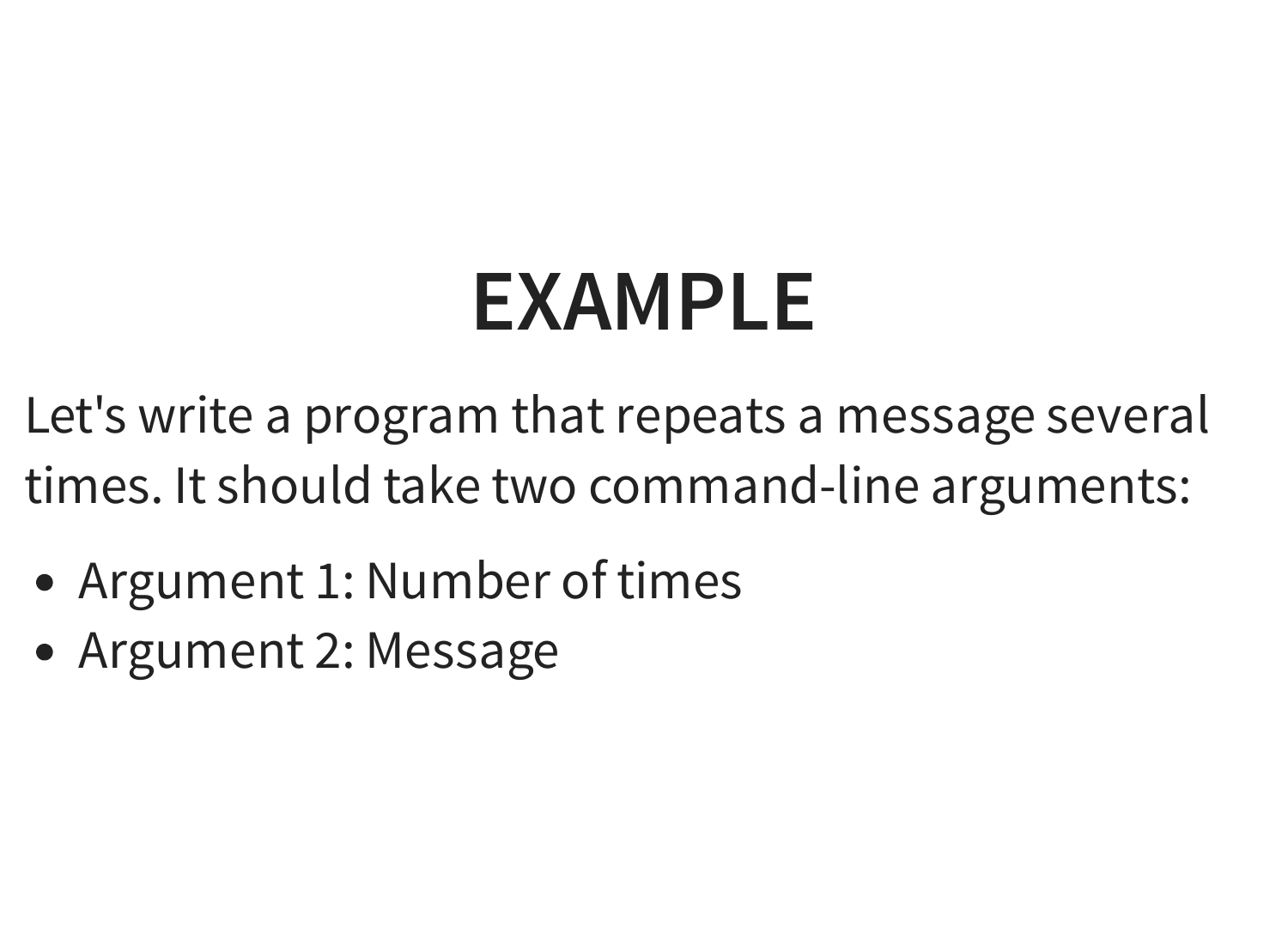#### Basic version:

```
"""Repeat a string a given number of times.
The first argument is the number of times.
The second gives the string to repeat.
TT TT TT
import sys
n = int(sys.argv[1])s = sys.array[2]for i in range(n):
    print(s)
```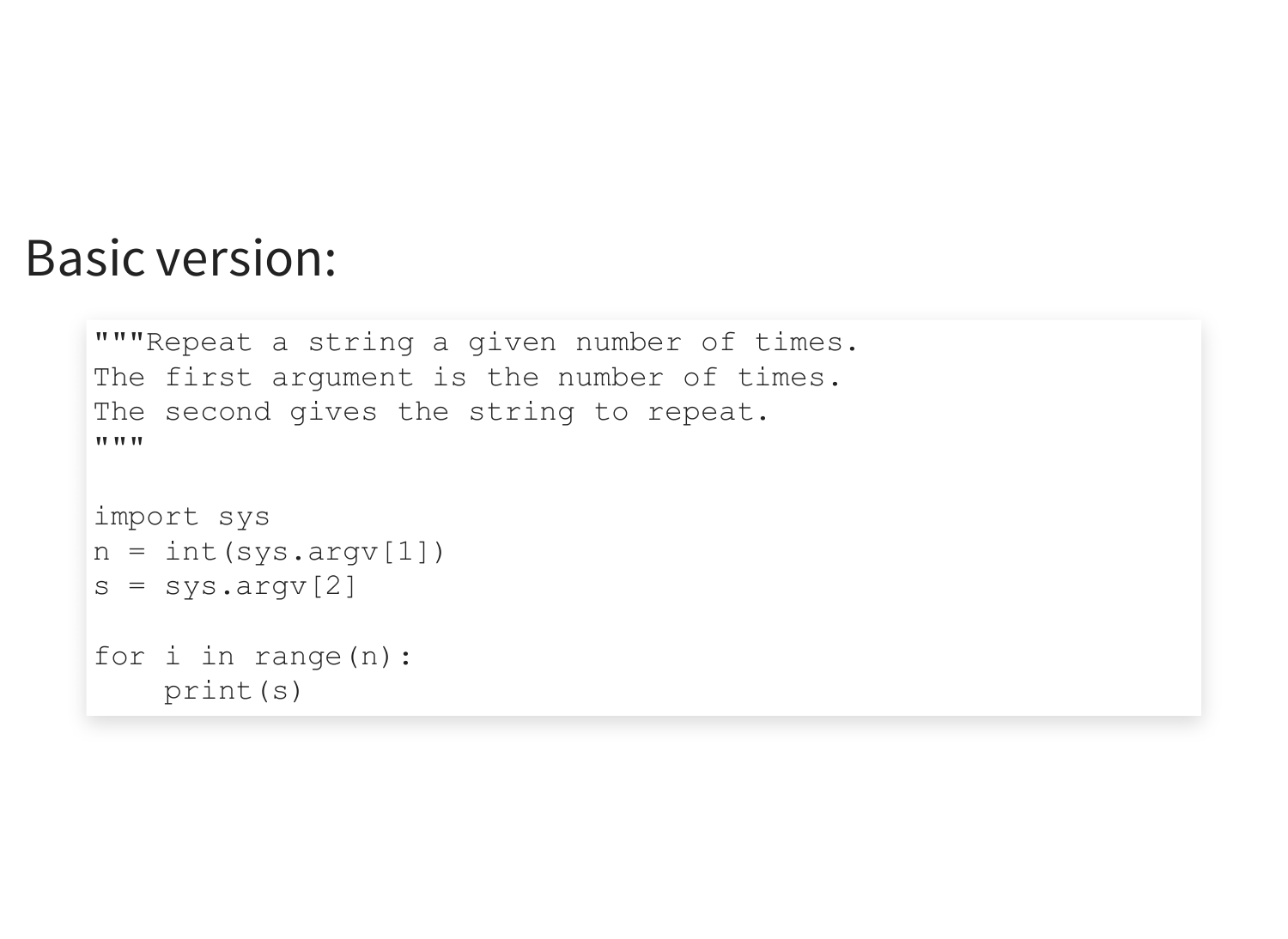```
PS C:\Users\ddumas\Desktop> python repeat0.py 5 hello
hello
hello
hello
hello
hello
PS C:\Users\ddumas\Desktop> python repeat0.py onlyone
Traceback (most recent call last):
  File "repeat0.py", line 7, in <module>
    n = int(sys.array[1])ValueError: invalid literal for int() with base 10: 'onlyone'
PS C:\Users\ddumas\Desktop> python repeat0.py
Traceback (most recent call last):
  File "repeat0.py", line 7, in <module>
    n = int(sys.array[1])IndexError: list index out of range
PS C:\Users\ddumas\Desktop>
```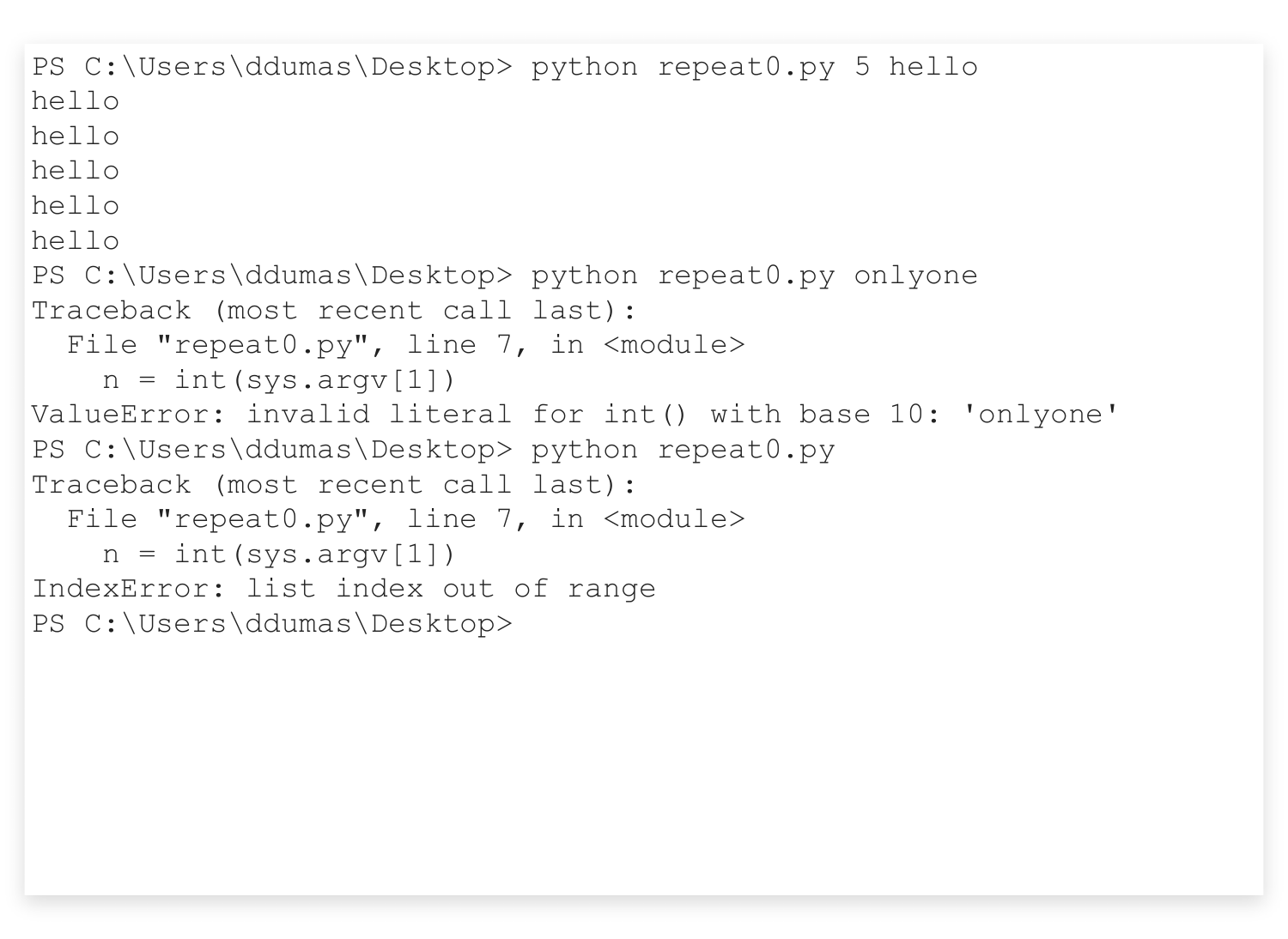#### The better version [repeat.py](https://dumas.io/teaching/2020/fall/mcs260/samplecode/repeat.py) checks for too few arguments and handles it gracefully.

```
"""Repeat a string a given number of times.
The first argument is the number of times.
The second gives the string to repeat.
TT TT TT
import sys
if len(sys.argv) \langle 3:print("Usage:"
,sys.argv[0],
"N s")
    print("Prints N copies of string s, one per line.")
else:
    n = int(sys.argv[1])s = sys.argv[2]for i in range(n):
        print(s)
```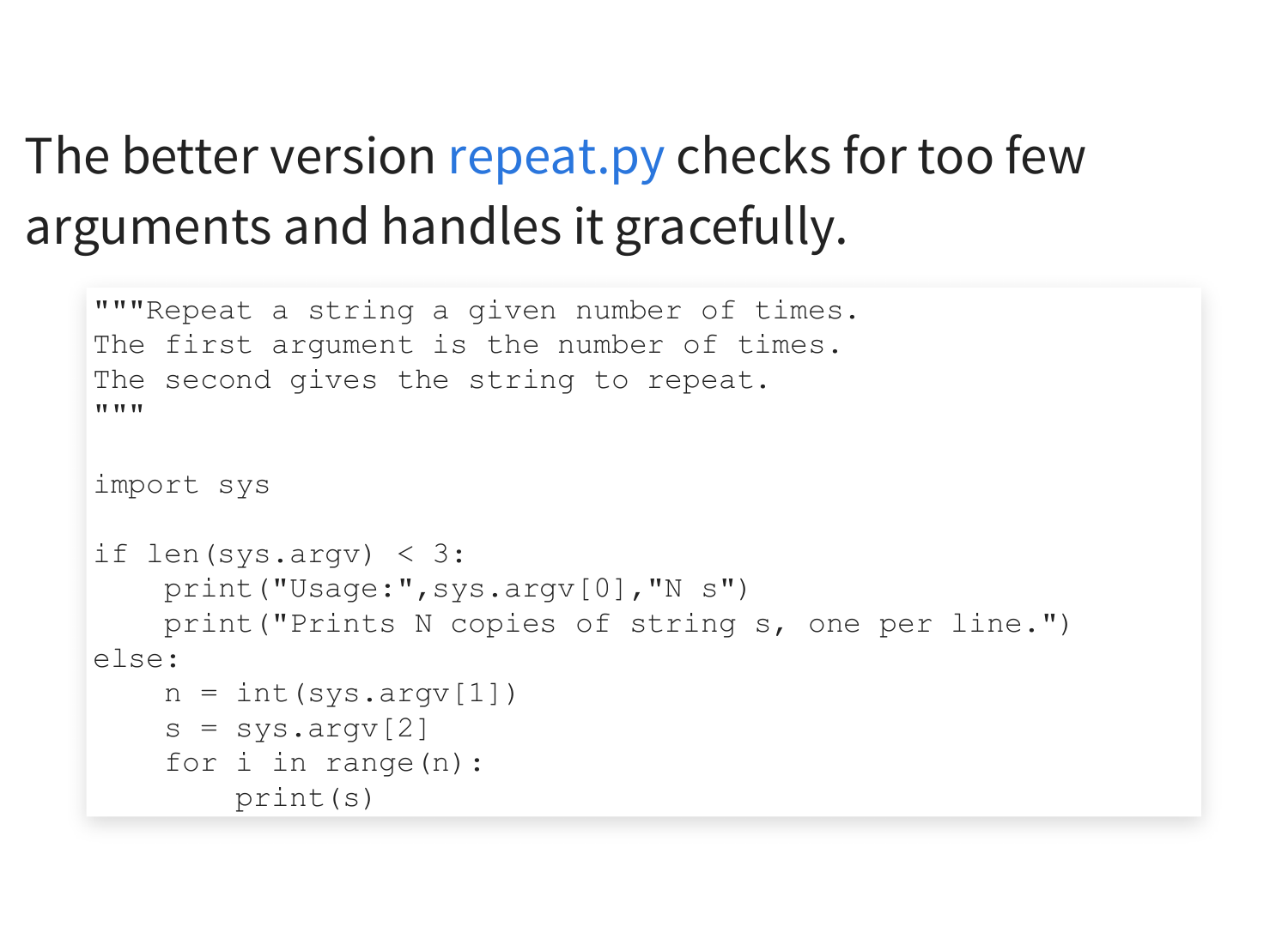```
PS C:\Users\ddumas\Desktop> python repeat.py
Usage: repeat.py N s
Prints N copies of string s, one per line.
PS C:\Users\ddumas\Desktop> python repeat.py 3
Usage: repeat.py N s
Prints N copies of string s, one per line.
PS C:\Users\ddumas\Desktop> python repeat.py 3 goodbye
goodbye
goodbye
goodbye
```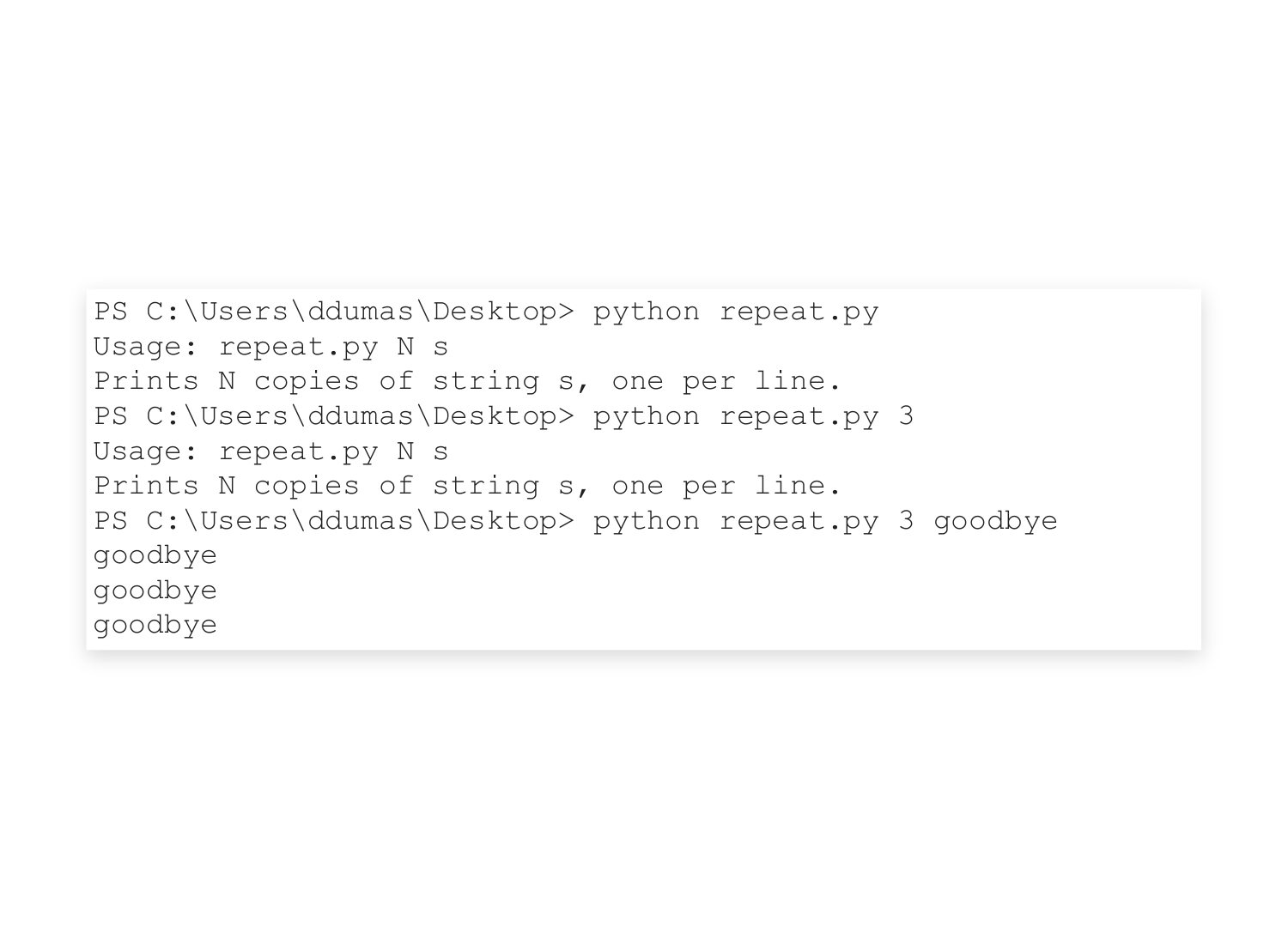The handoff of arguments from the shell to the Python script is one of the services of the **operating system** or OS.

Windows, Linux, Mac OS, Android, iOS are all operating systems.

An OS manages the lowest-level details of a computer's operation.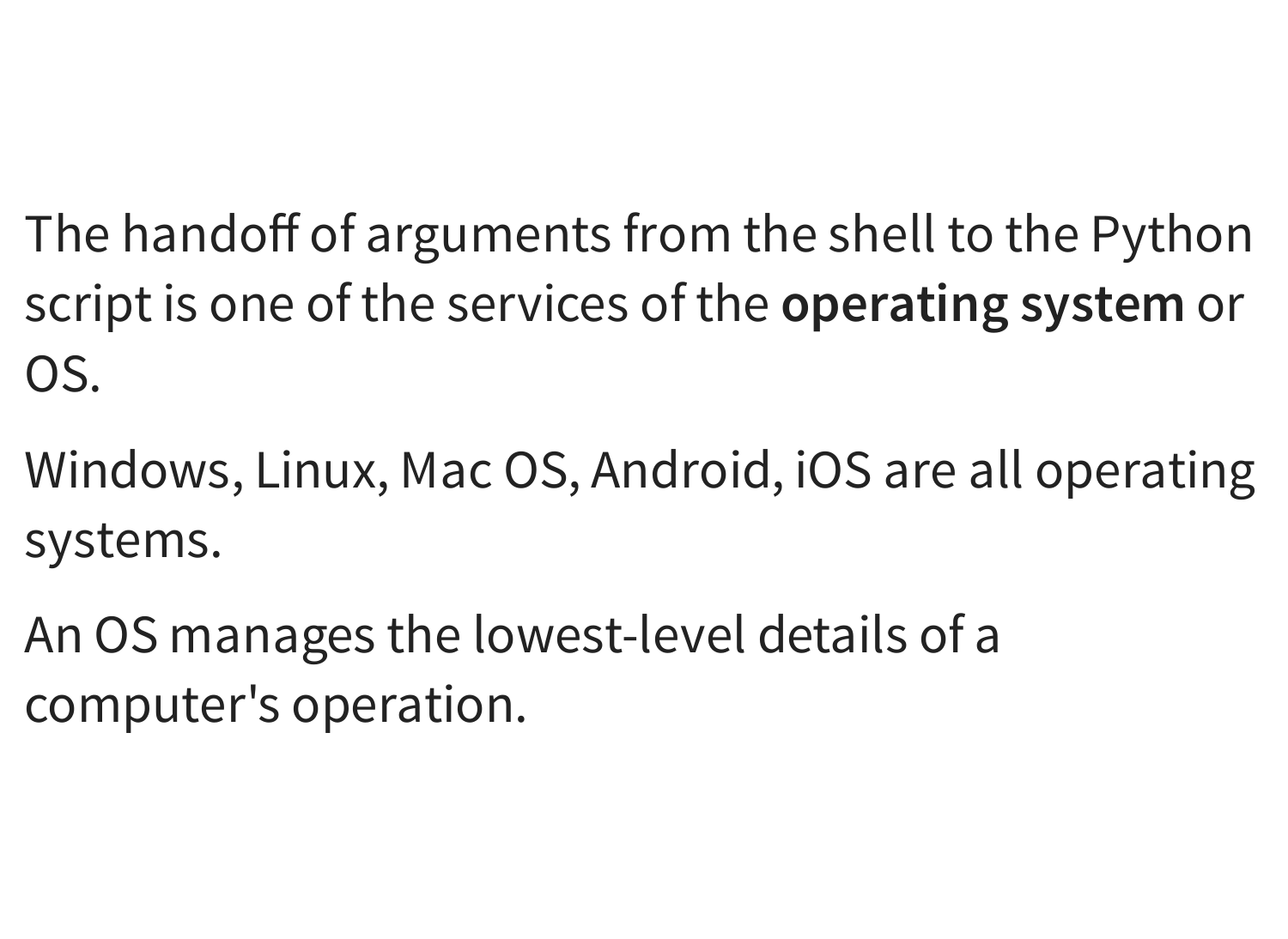- A key feature of operating systems is that they provide **abstraction**.
- For example: A wireless mouse, a wired mouse, and a touchpad operate very differently. The OS handles these differences so that a program can ask for the current position of the pointer, without concern for the specific hardware.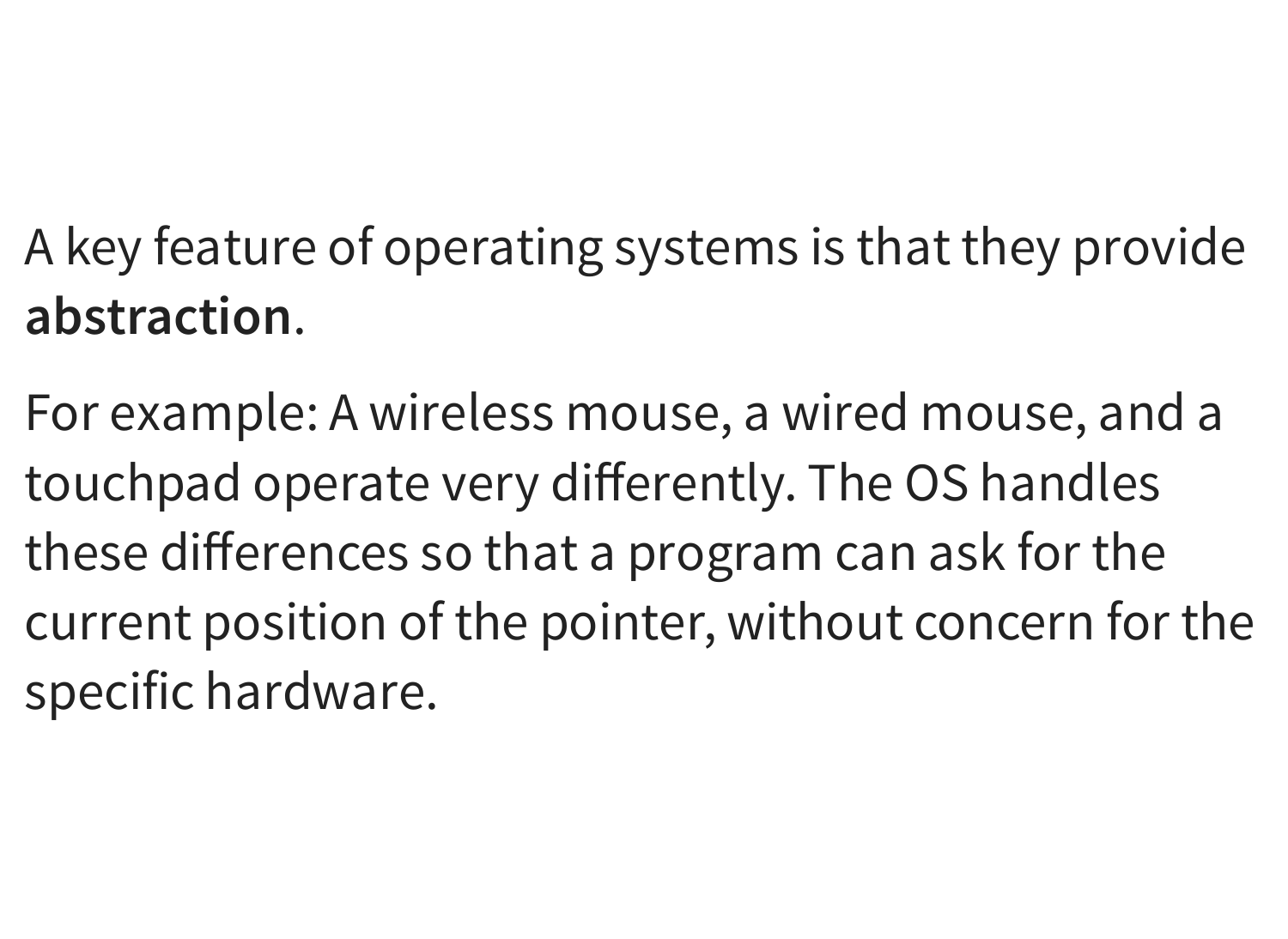### **GLOSSARY**

- **CPU** Central Processing Unit or processor. The main component of a computer that executes instructions in a computer program.
- **Hardware** The physical parts (electronic devices) that make up a computer.
- **Software** Collective term for computer programs.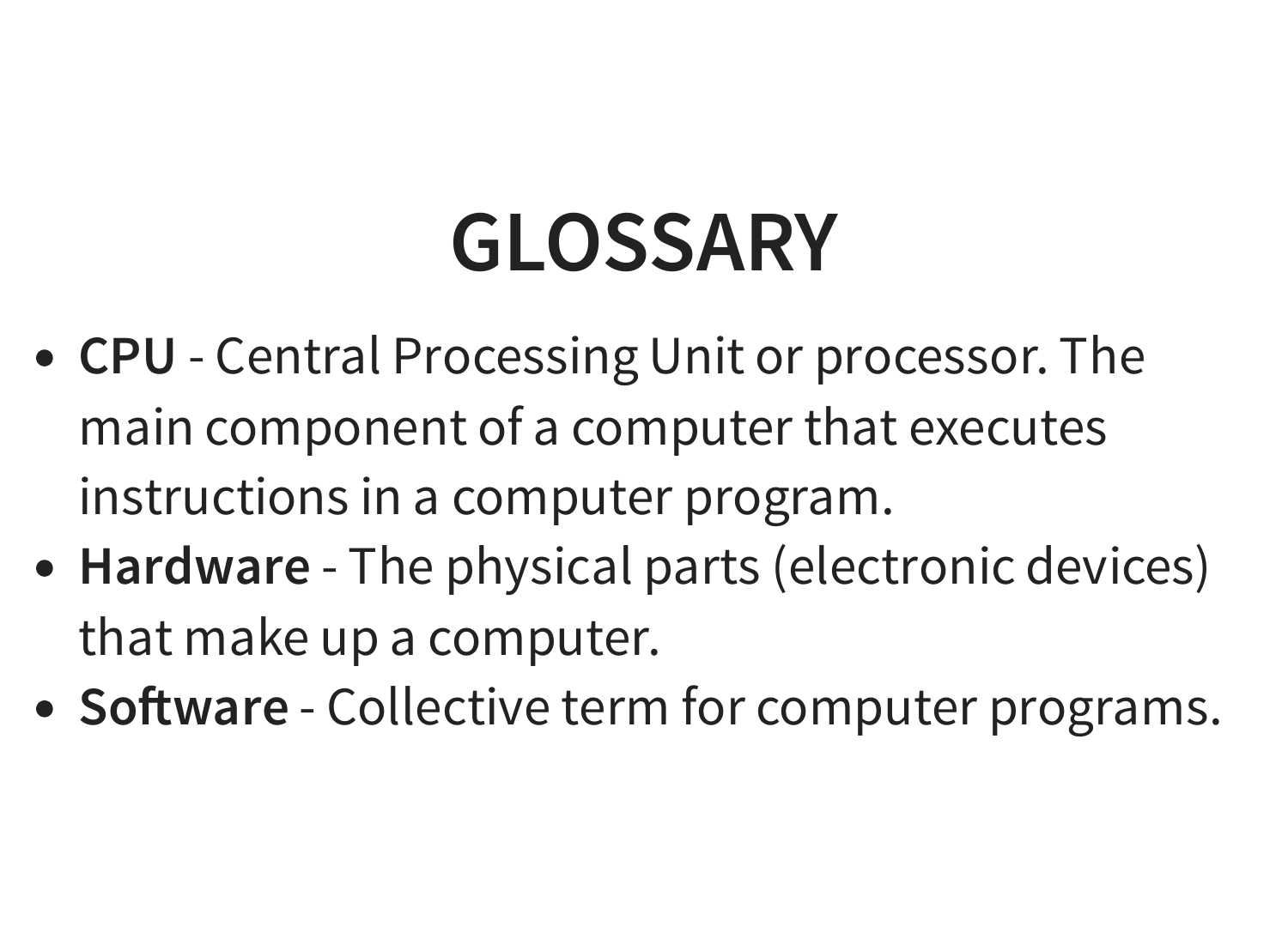### **GLOSSARY**

- **RAM** Random-Access Memory, or just memory. The place where currently-running programs and the data they use are stored. Variables are stored here. Contents of RAM are lost when the computer is powered off or restarted.
- **Persistent storage** Hardware devices such as disks, USB flash drives, etc., that can store data that is not lost on restart or power-off.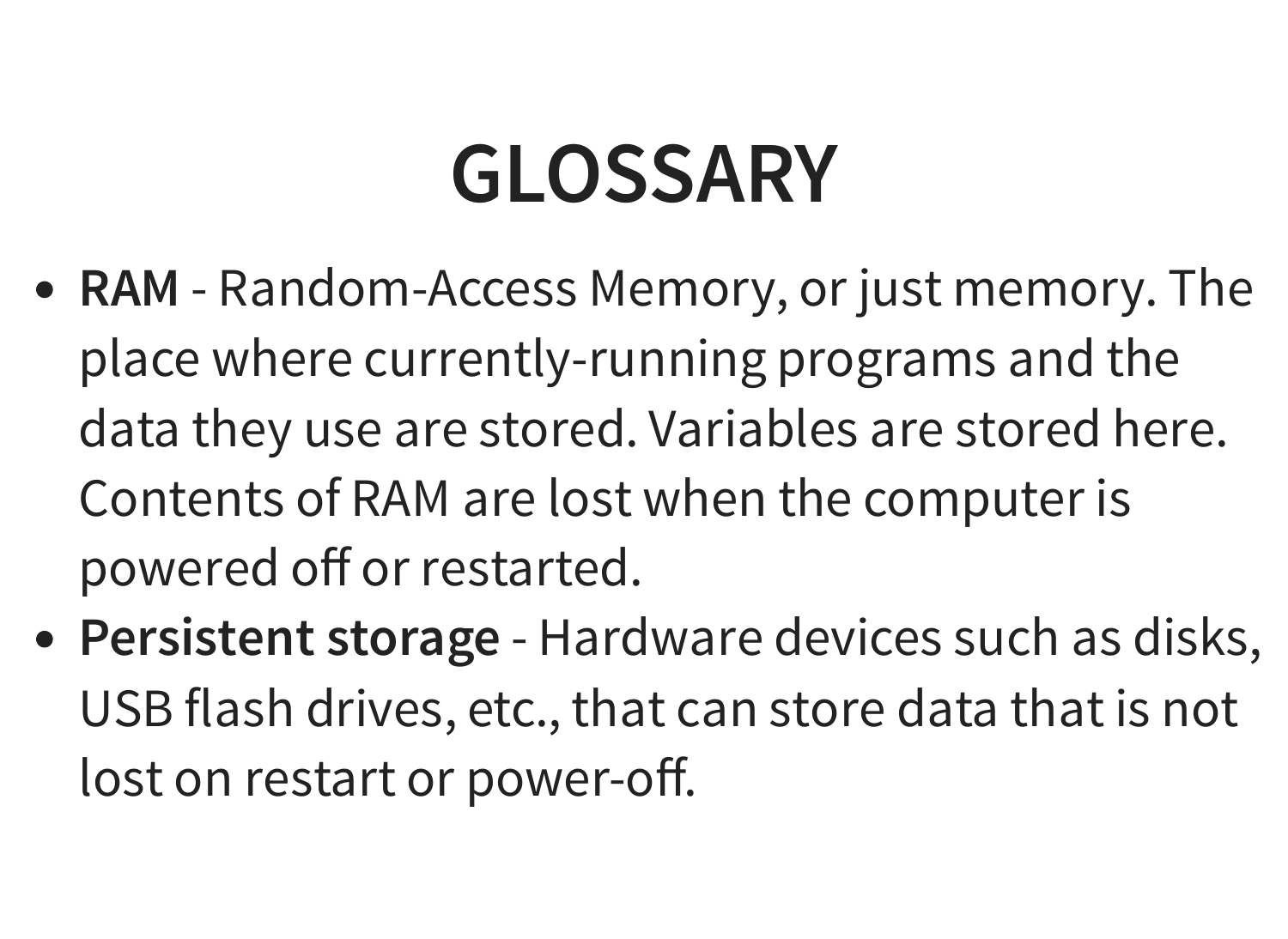### **SOME OS SERVICES**

- **Device management**: communicate with attached devices (mouse, keyboard, disks, video controller, sound hardware) and provide a standardized interface for them.
- **Process management**: Control starting, stopping, running of programs as **processes**. Manage which processes have access to the CPU at a given time.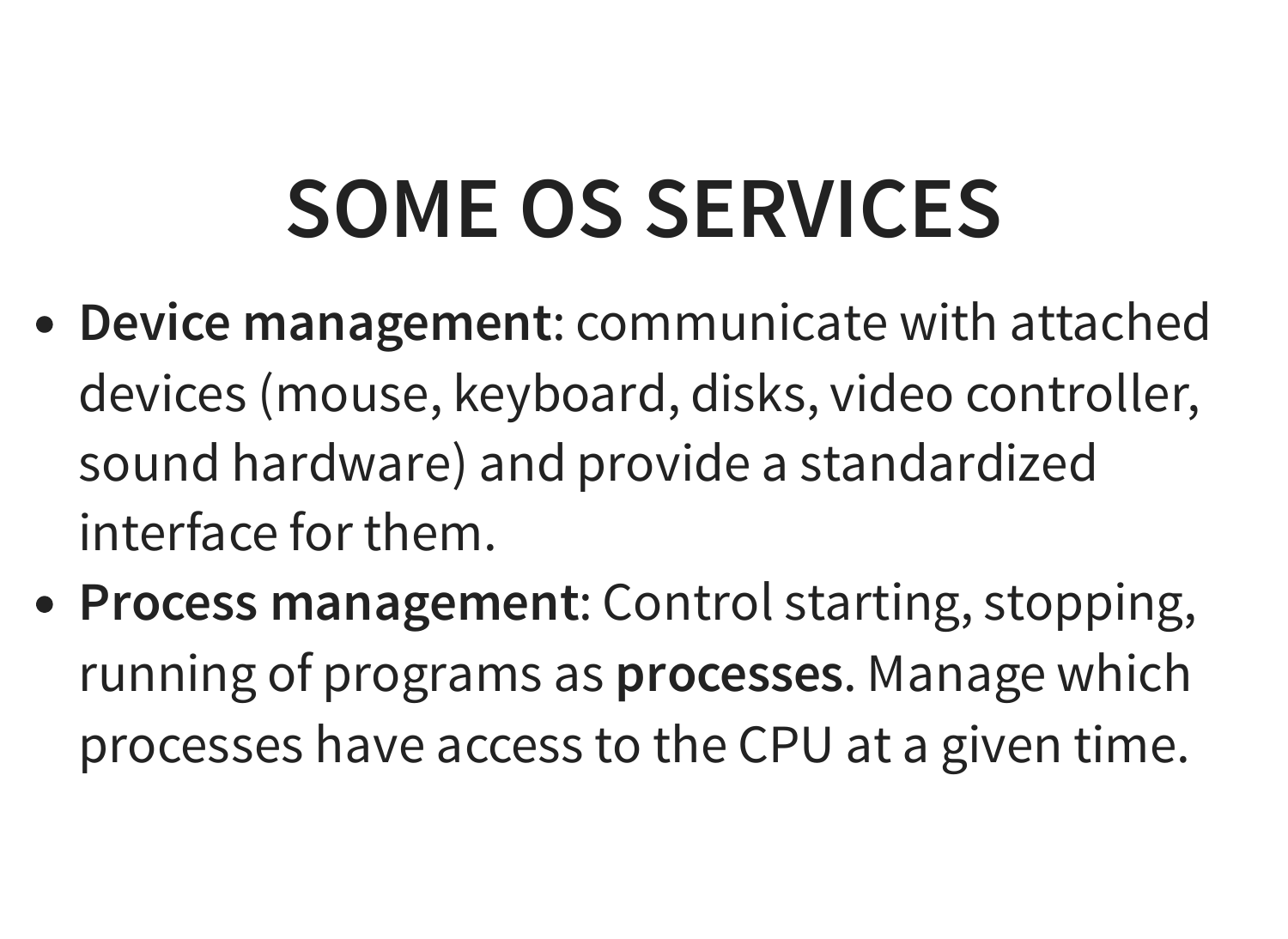## **SOME OS SERVICES**

- **Memory management**: Processes can only access parts of RAM that the OS allows them to. They can request access to more (or less) RAM.
- **File management**: Data stored on persistent storage devices is usually arranged into named **files**, which are in turn arranged into a hierarchy of **directories**. Storage devices know nothing about these concepts, and store only bytes. The OS provides the file/dir abstractions.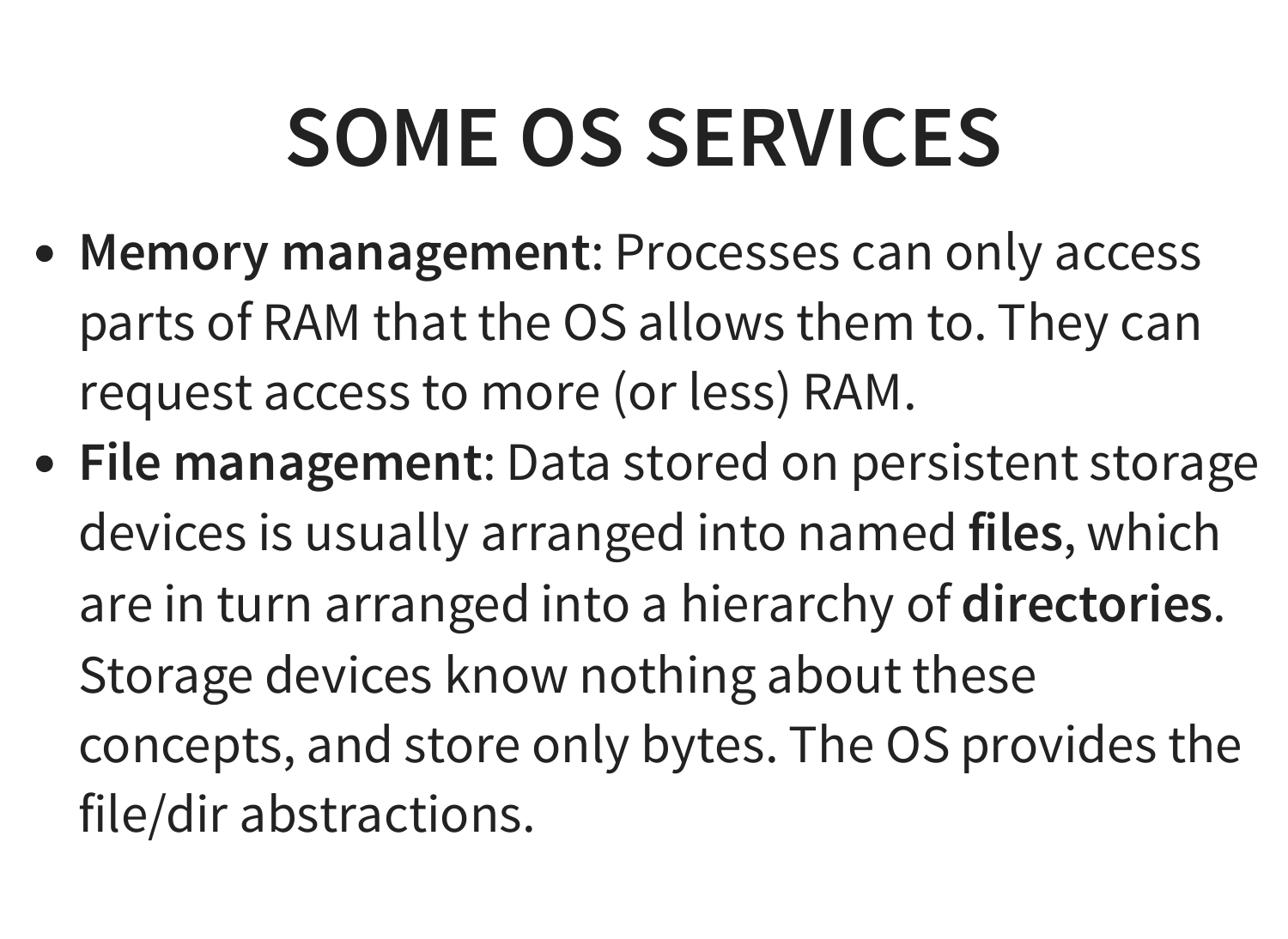## **WHEN YOU CLICK "SAVE"**

At a low level (hardware), assuming a wireless mouse:

- Your finger activates a switch in the mouse.
- A processor in the mouse is running a program that frequently checks the switch position. One such check notices it is closed, and calls a function to send notification of the change.
- The mouse begins sending bits of data using a 2.4Ghz radio signal.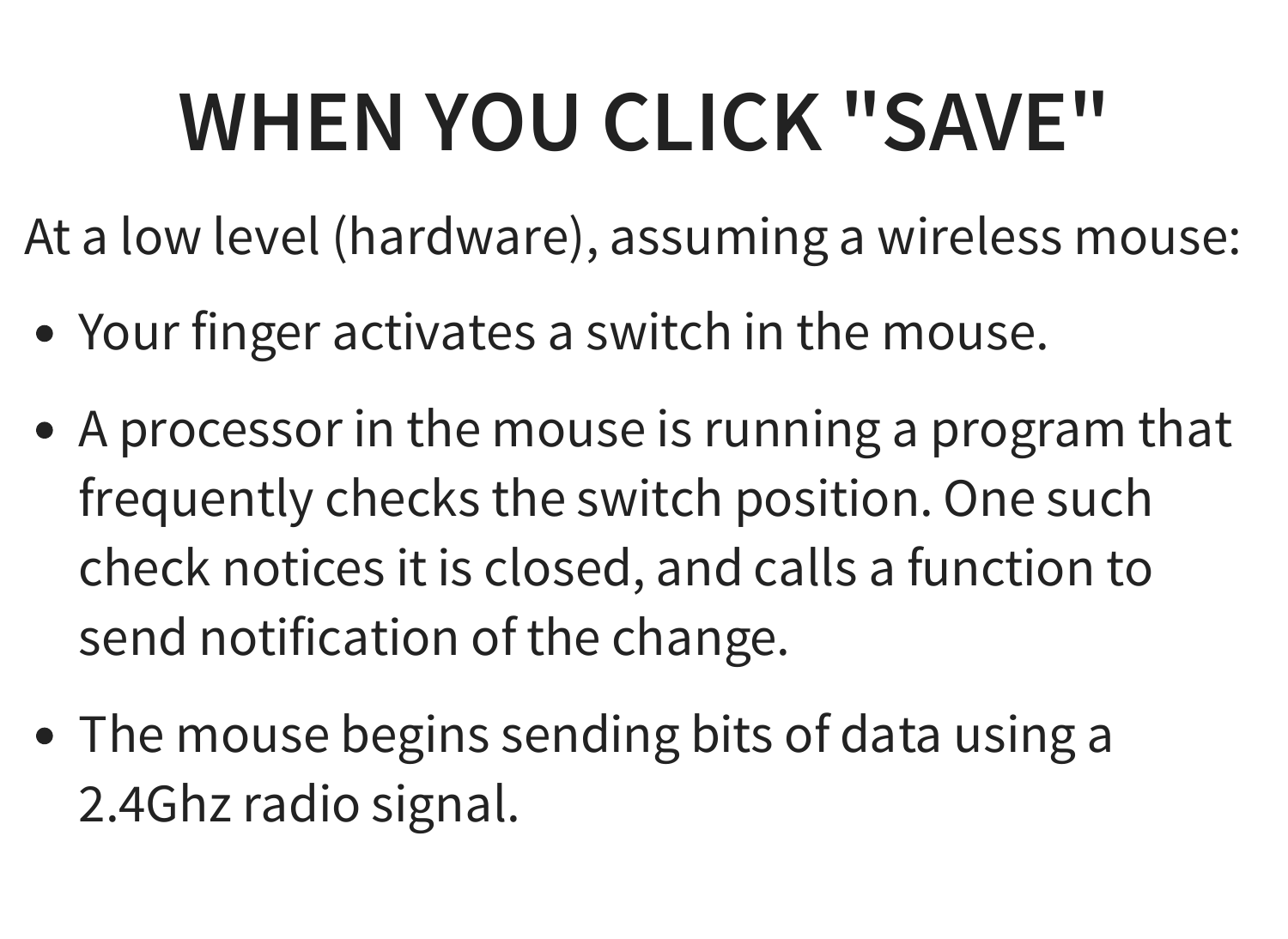- A bluetooth adapter in your computer that is constantly monitoring that radio frequency receives the data and asks for attention from the CPU.
- The CPU pauses the program it was running and switches to a driver in the OS that processes bluetooth data packets.
- The driver analyzes the raw data received over the radio link and adds a new "mouse event" to a list in RAM.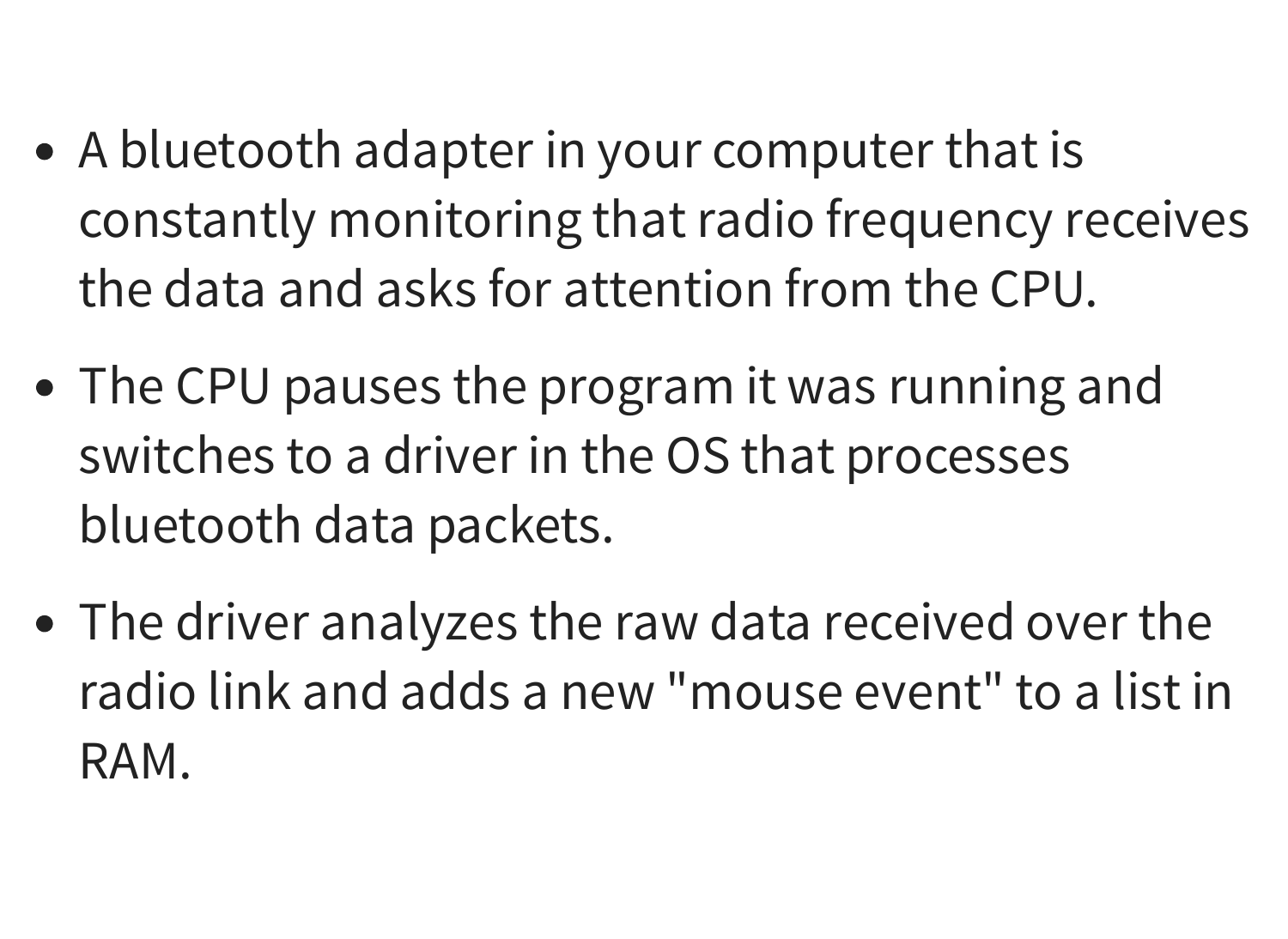- Later, another part of the OS that notifies programs of user events gets access to the CPU. It begins searching for a process that should receive notification of the new mouse event.
- The editor window is identified as the recipient.
- Later, the editor asks the OS for new events, and gets the mouse event as an answer.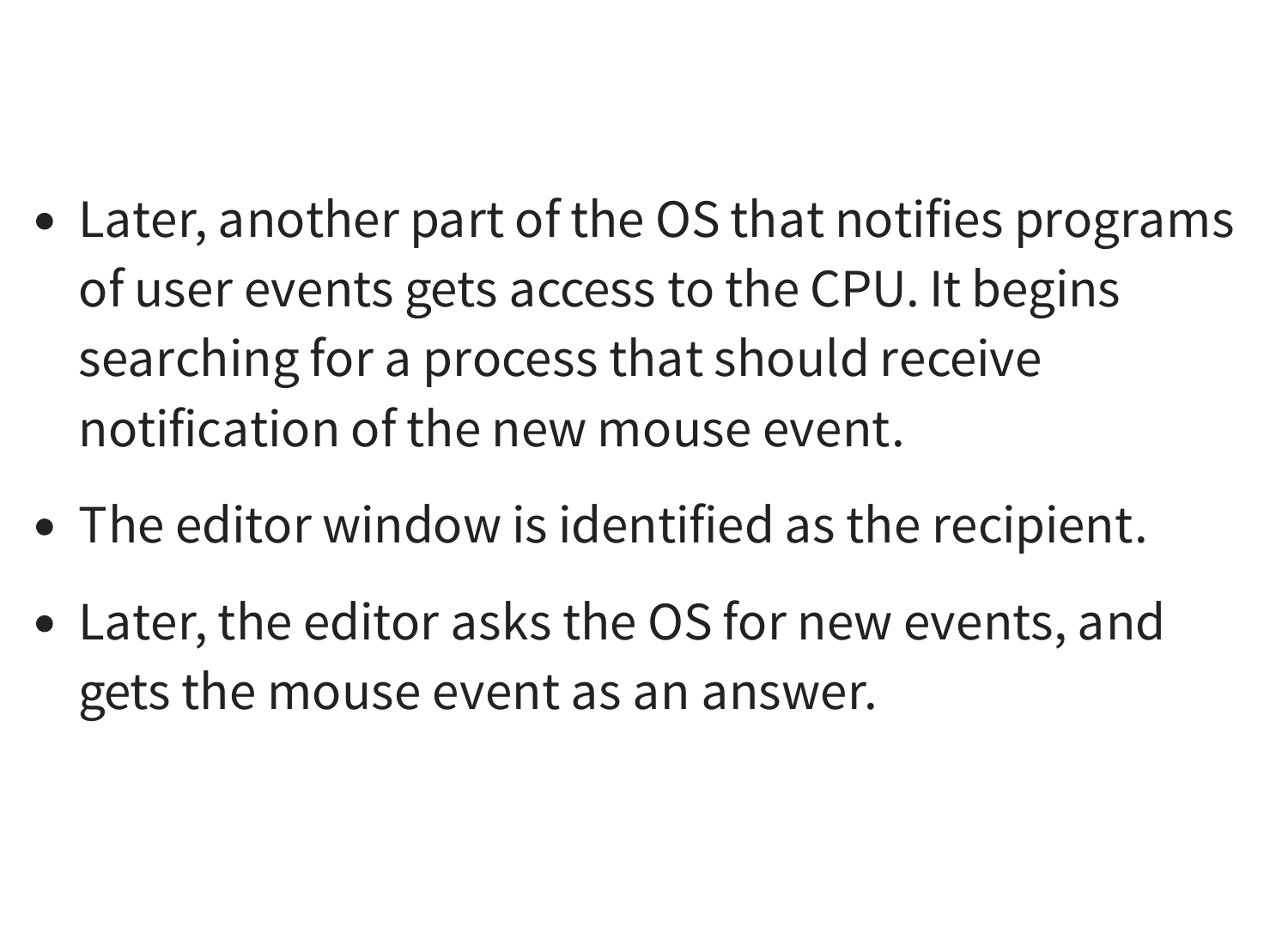Skipping hundreds of steps until...

• The disk completes the request to write the bytes representing "...print('Hello world')\n" to the specified position.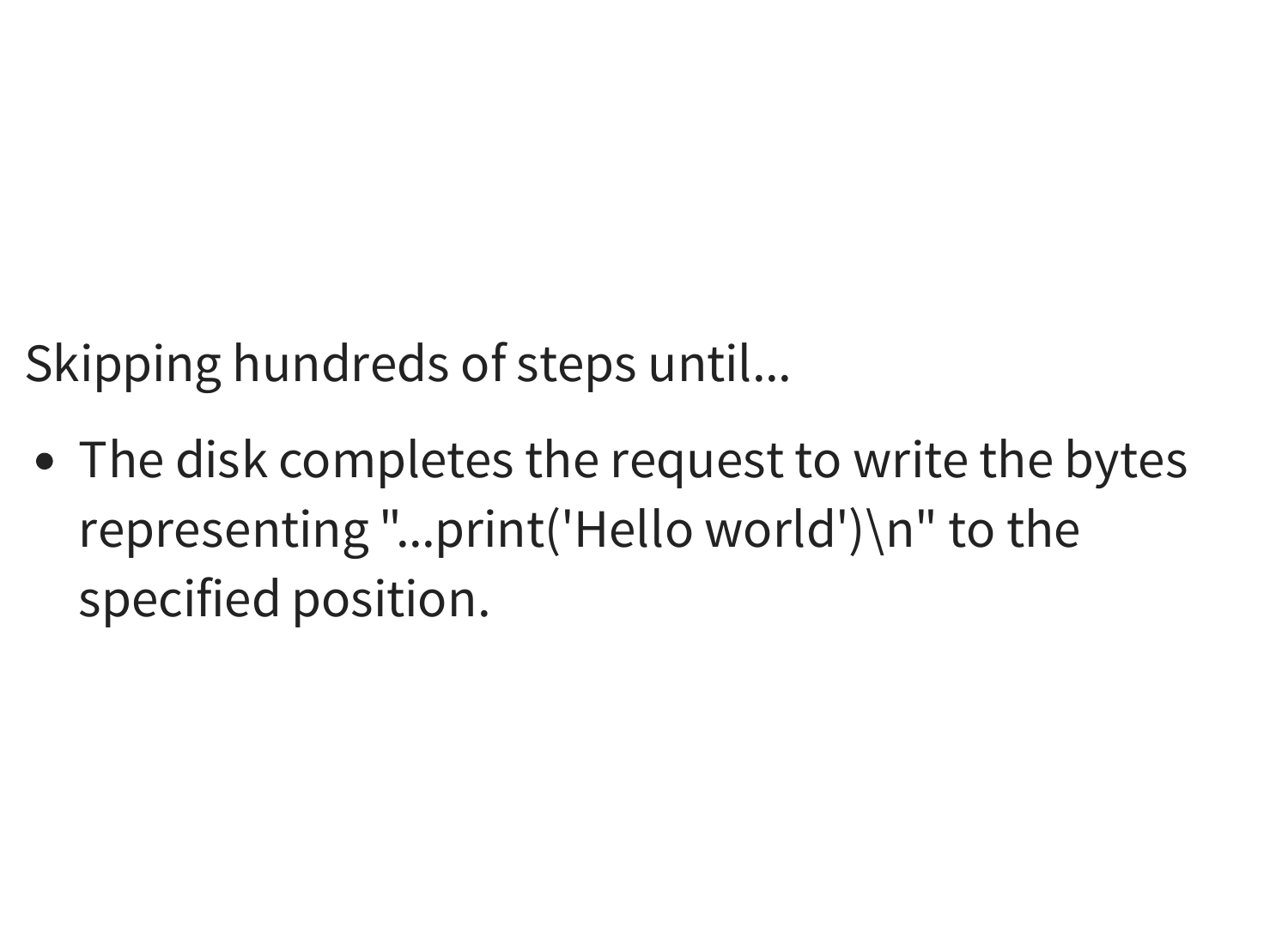# **WHEN YOU CLICK "SAVE"**

At the level of OS-provided functions:

- A loop in the editor is constantly asking the OS if there are new events to handle. Eventually, it receives one—a mouse click.
- The editor determines the click is on "Save".
- A function within the editor to save the current file is called. It determines the filename, and asks the OS to open the file with permission to write.
- The OS gives the editor permission to write to that file.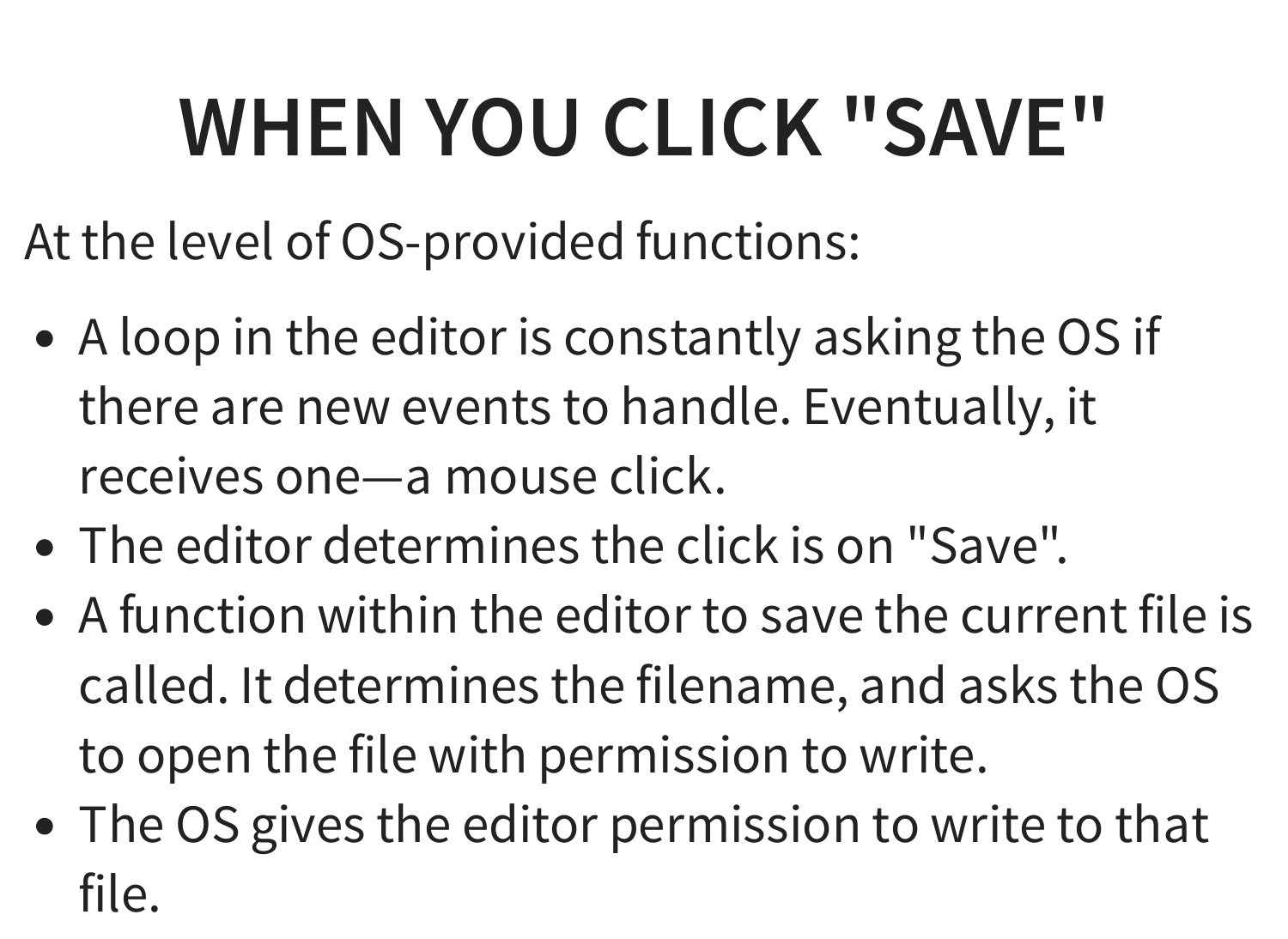- The editor takes the contents of the file the user is editing, encodes it into bytes, and asks the OS to write these bytes to the open file.
- The OS reports success, and the editor asks the OS to close the file.
- The editor updates its display to show that the file has no unsaved changes.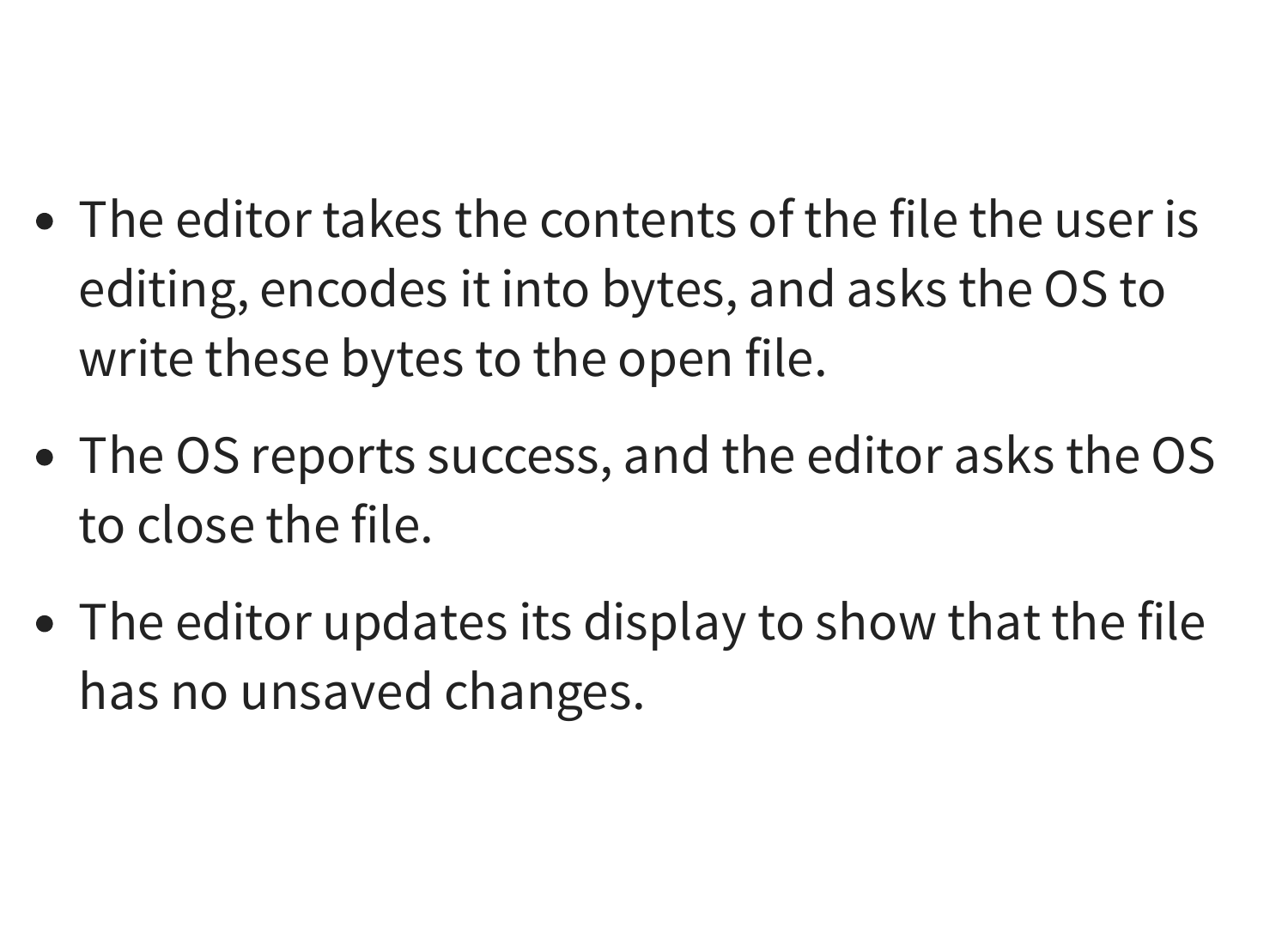### **NEXT TIME**

- Reading and writing files in Python
- String formatting